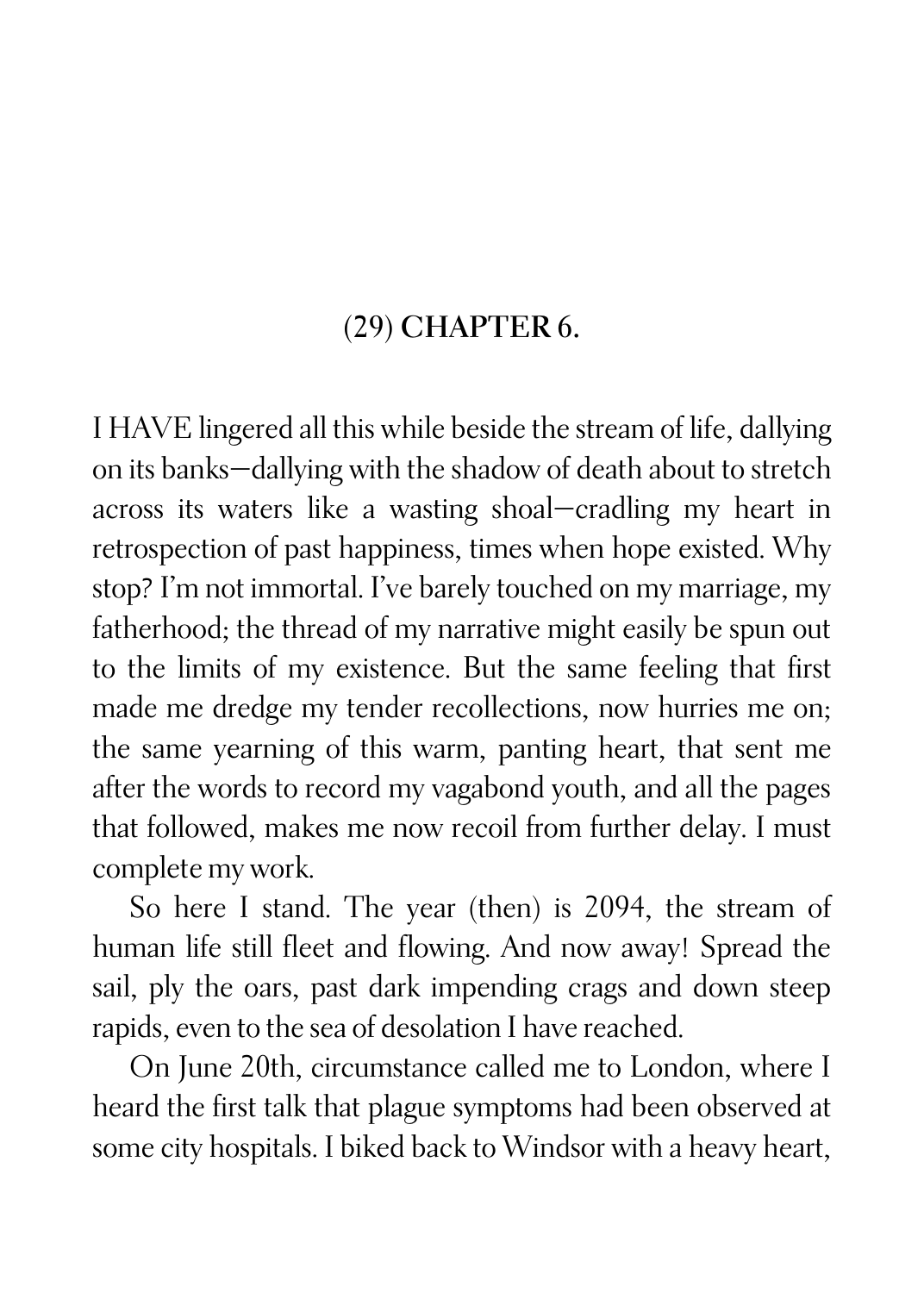reaching the shaded road through the Home Park by late afternoon. A great part of the Castle grounds lay under cultivation, here divided into strips of potatoes and corn. Rooks cawed loudly in the immeasurable boughs of the remaining oak trees, but through their hoarse cries came strains of music. On the park green, I found a small country-style fair in progress, local youth—Alfred's fellow Etonians included—playing host to the neighboring public. Tents of flaunting colors speckled the lawns, gaudy flags waved in the sunshine, a makeshift dancing platform was crowded with young figures in motion: a gay scene. Parking my bicycle at a rack, I found a shady tree to lean against and watch the dancers, whose feet were given wings by one of the wild Turkish-style airs popular then. I tapped my toe as unconsciously as the rest of the onlookers; for a few moments, the tripping measure lifted my spirit with it; my eyes followed the mazes of the dance with gladness. Then revulsion—heart-piercing steel.

*You're all going to die,* I thought.

*Already your tomb is built up around you. Gifted with agility and strength, you imagine otherwise: but life's bower of flesh is frail, and the silver cord than binds you to existence very easily dissolved. The joyous soul, charioted from pleasure to pleasure by graceful well-formed limbs, will suddenly feel the axle snap, the wheels dissolve in dust. Not one of you, O! fated crowd, can escape—not one! not my own ones! not my Idris and her babes! Shriek, you church bells! Howl, trumpets! Pile dirge on dirge; pound out funereal chords; let the air ring with dire wailing; let*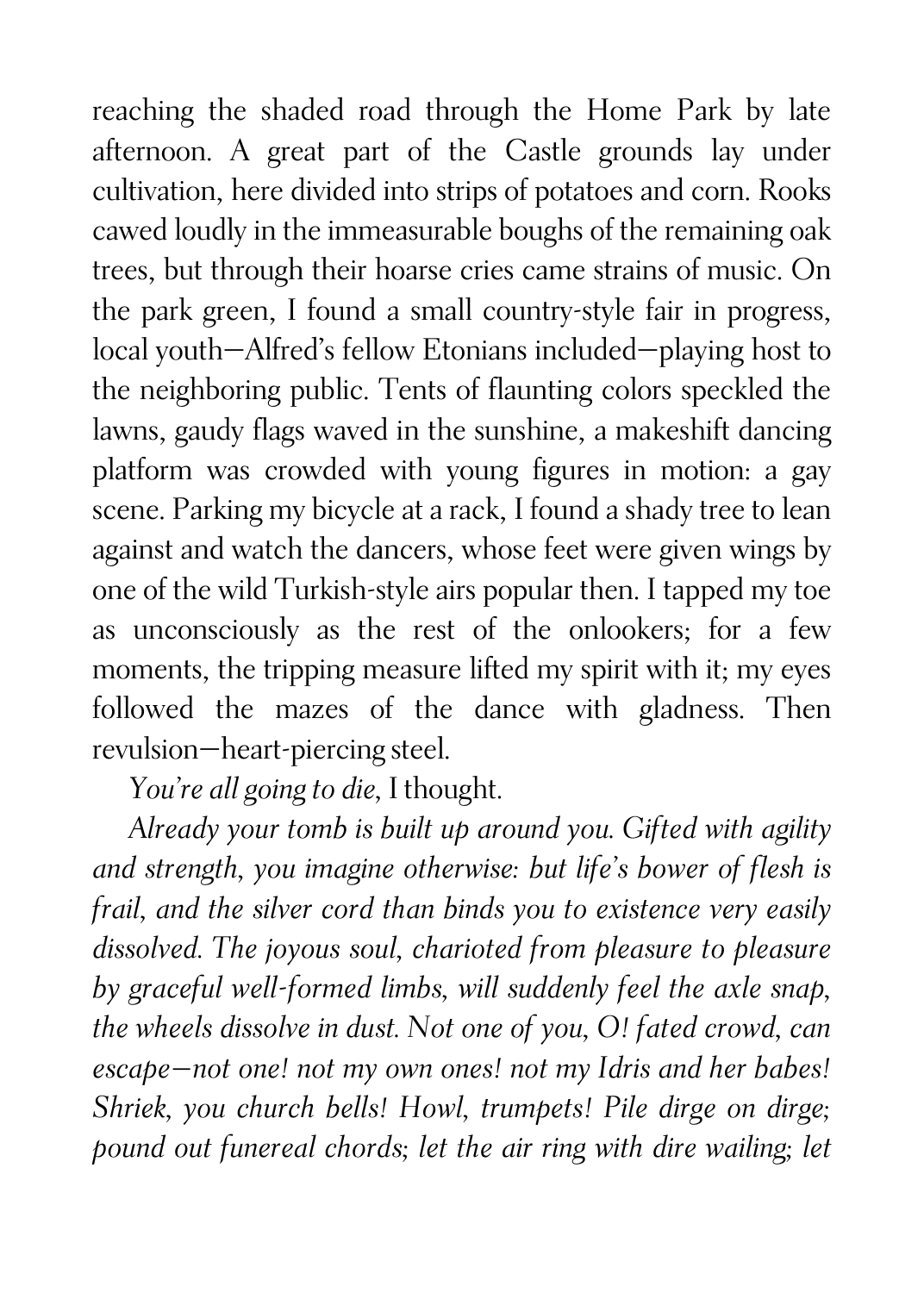## *wild discord rush in! Horror and misery!*

The blue sky and the merry dancers had vanished; instead I saw the park green strewn with corpses, the air dimmed and fetid with deathly exhalations. My ears heard no music, only the windy sound of guardian angels, humanity's attendants, hastening away from a finished task. A melancholy tune started up, and I saw the world weeping over the angels' departure. Tearful human faces distorted with sobs began to stream across my gaze, even when I opened my eyes, faster and faster, countless woebegone expressions thronging around my perceptions, faces marked by every type of wretchedness. I recognized a few. Adrian's countenance flitted past, tainted by death. There was Idris with livid lips, about to slide into the wide grave. Ashy pale, Raymond and Perdita sat apart, looking on with sad smiles. Confusion grew: their looks of sorrow changed to mockery; they nodded their heads in time to the music, whose clangor became maddening.

To throw off a feeling of insanity, I leapt from the shelter of the tree and rushed into the midst of the crowd. Idris spotted me and advanced with a light step. I wrapped her in my arms. What made an entire world to me, I felt, Idris in my embrace, was yet frail as a droplet of dew on a lily's petal when the risen sun begins to thirst. Rare tears filled my eyes. Then more: my boys' joyful welcome, Clara's soft hug, Adrian's handshake; it was all too much for me. They were here, I knew; I felt them near and safe—yet no, methought it all a deceitful vision; they were gone. The earth reeled, the old trees danced on their roots.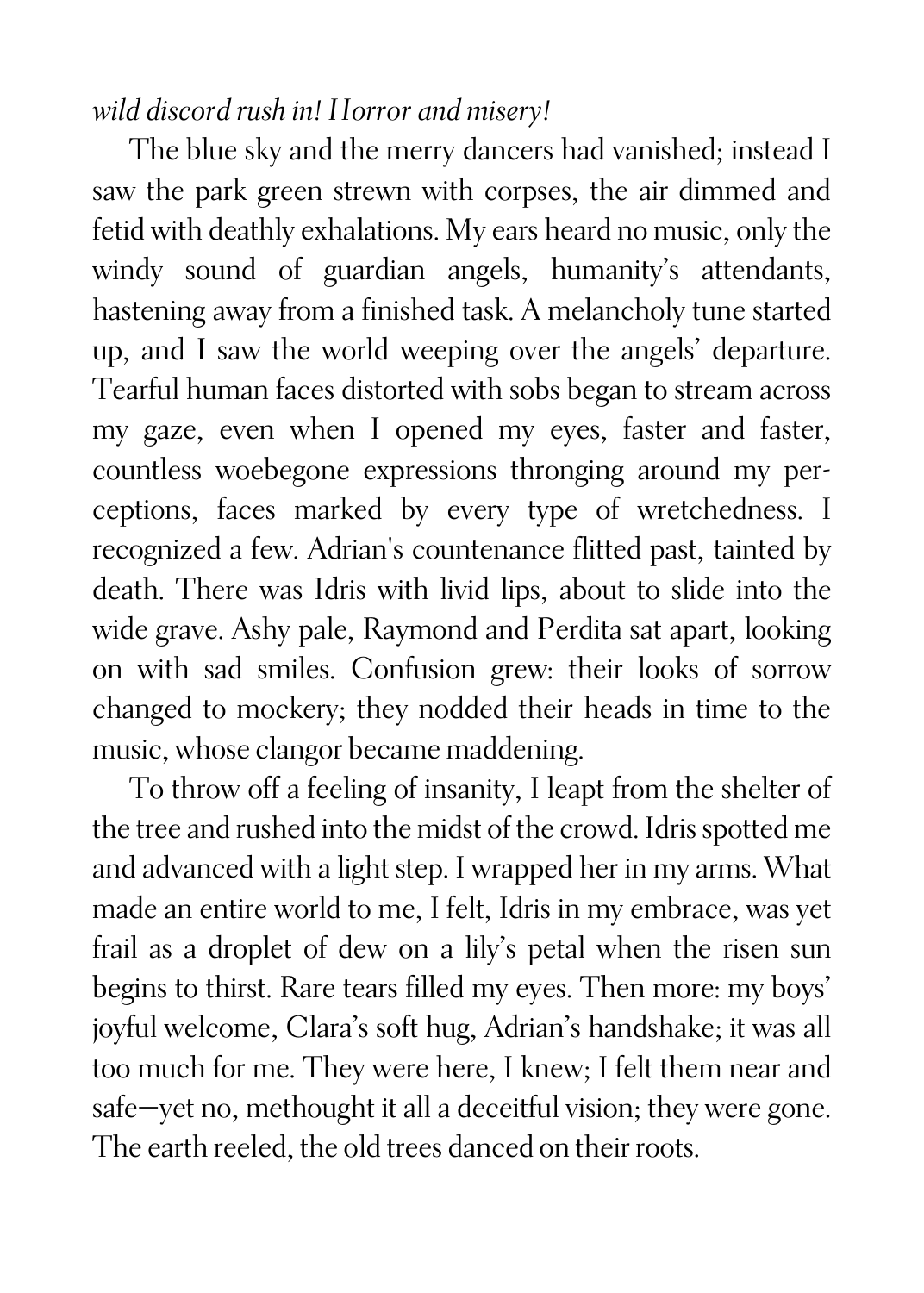Overcome by dizziness, I sank to the ground.

It wasn't easy to allay the natural alarm of my beloved family and friends without mentioning plague; but I knew that once the word passed my lips, they'd construe my perturbation for a symptom, and see infection in my faintness. I'd scarcely recovered my feet and was trying to pass off the episode with smiles, when I noticed Ryland's approaching our little circle.

In his younger days, Ryland had served as Britain's ambassador to the United States, and over several journeys to the far West of that immense continent had gone so far as to choose a site to build on; for many years, he intended to migrate and live on his Wyoming ranch. Ambition turned his thoughts from these designs—ambition, which laboring through every setback and hindrance, had now led him to the summit of his hopes. The present Lord Protector of England might have passed for a rancher even so, or a farmer—a man whose muscles and full grown stature had been developed under the influence of vigorous exercise and exposure to the elements. This was to a great degree the case. A large landed proprietor, of an ardent, industrious, and forward-looking disposition, Ryland had given himself up to agricultural labors on his own estate for some years already.

His countenance was rough but intelligent, his brow ample. Quick grey eyes seemed to be on constant look-out over his own and his enemies' plans. His voice was stentorian: his hand, stretched out in debate, seemed by its gigantic and muscular form, to warn his hearers that words were not his only weapons.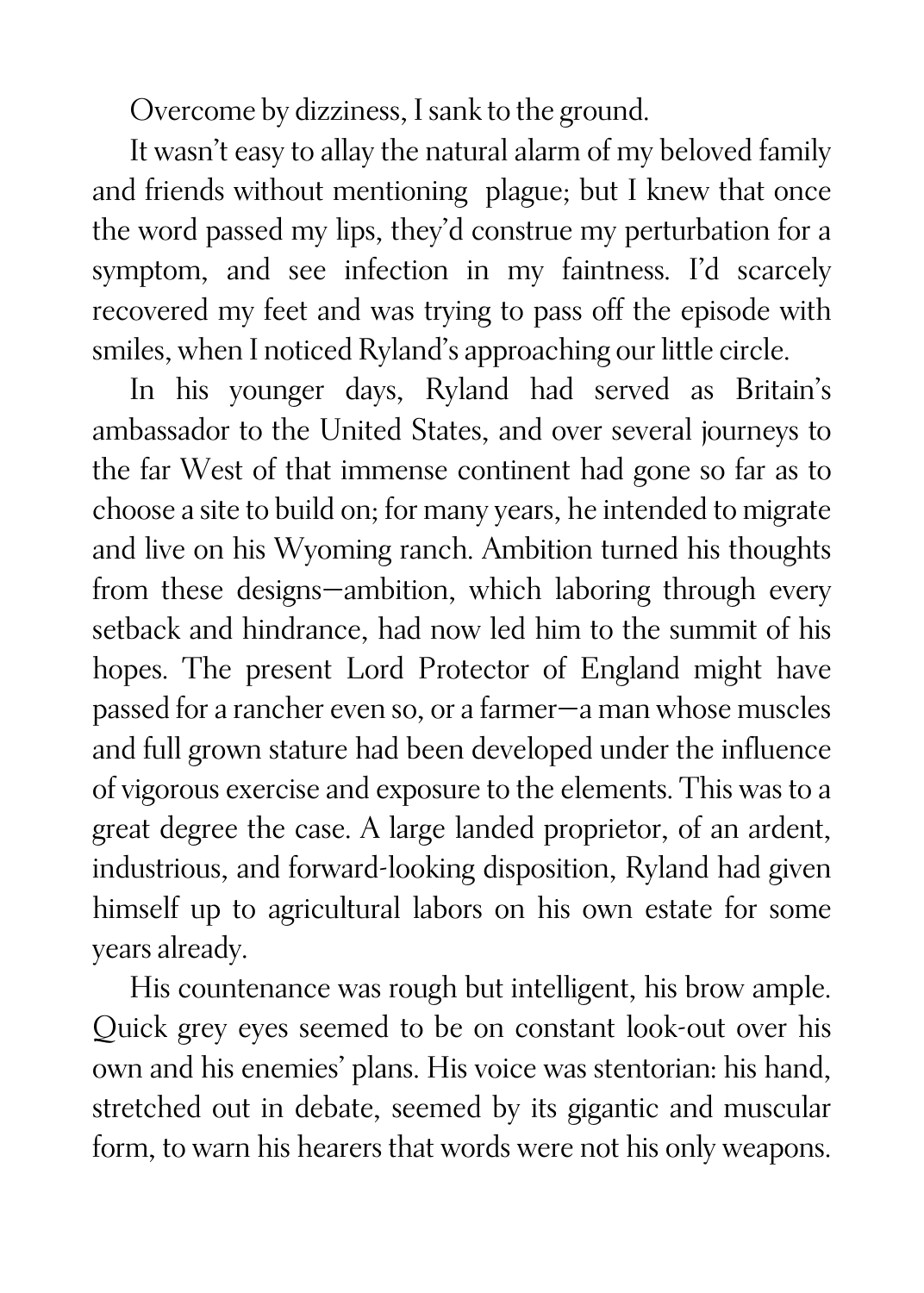No politician could "crush a butterfly on the wheel" with better effect, and no one excelled him at covering speedy retreats from more powerful foes with the least loss of face—see how he'd conceded that earlier election to Lord Raymond, before any votes could be cast. Beneath his shrewd and imposing exterior lay a cowardly streak and chronic infirmities of purpose that few people, as yet, had discovered—though they might have read them in his unsteady gaze and uneasy glances; in his extreme desire to hear everyone's opinion; even in the feebleness of his handwriting, the failings destined to undo his Protectorship might have been traced. It was a post he'd canvassed for eagerly, intending his term to become historic by its innovative dismantling of the aristocracy. Instead he found each day monopolized by a global pandemic, a ruinous, convulsive force from nature that threatened everyone. As we had already seen, Ryland was incapable of meeting the crisis by any comprehensive system. He'd resorted to expedient after expedient, and could never be induced to put a remedy in effect, until it came too late to be of use.

Certainly the man who advanced towards us now bore small resemblance to the powerful, ironical, seemingly fearless campaigner for preeminence. Our Native Oak, as his partisans called him, appeared to have been stricken by a premature and nipping winter. He looked half his usual height, and moved as if his joints and limbs could hardly support him. His eyes were wandering in his gray, pinched face; his every gesture expressed debility of purpose and dastard fear. I knew what he would say.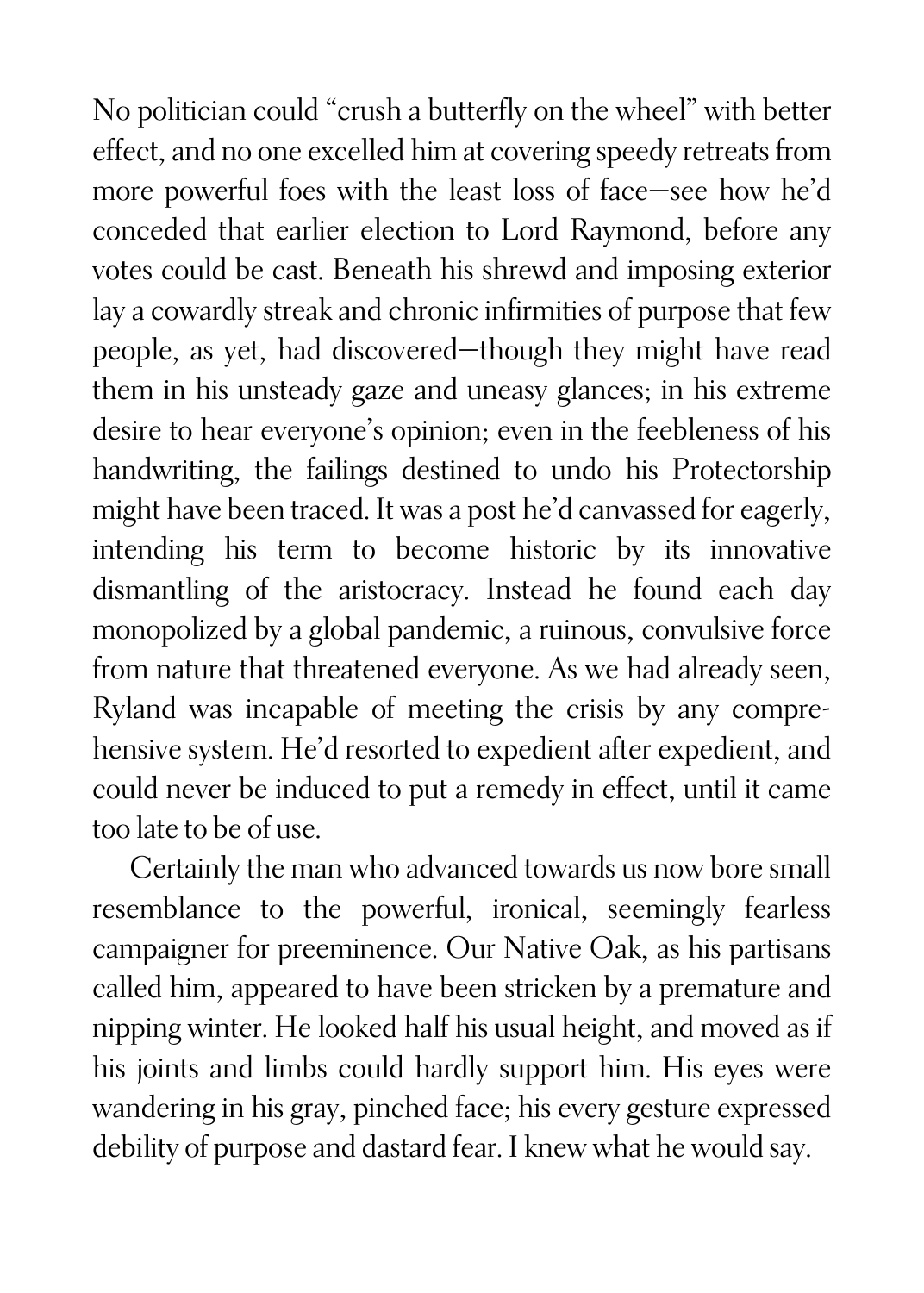"Plague." In the midst of the others' greetings, the single word fell, as if involuntarily, from his convulsed lips. "The plague."

"Where?" gasped Idris.

"Everywhere," Ryland said. "We've got to leave, now—but then what? Where next? No one knows—there might be no refuge on earth. It's coming down on us like a thousand packs of wolves—we must get away, run. Windsor, Verney—what do you think? Where will you go? Where can any of us go?" the iron man finished, trembling.

"Where, indeed," Adrian said. "Where would you run, Ryland? We must all of us remain where we are, and do our best to help our suffering fellow creatures."

*"Help?"* Ryland's voice had turned shrill, almost reedy. "There *is* no help!—great God, who talks of help? The whole world has the plague!"

Adrian gave a gentle smile and observed, "Then to avoid it, we must leave the world."

Ryland, whose forehead was covered in cold sweat, groaned. Some more vigorous soothing on our part was needed before we could get him to explain the grounds for his present alarm. The crisis, it turned out, had come sufficiently home to him, when one of his servants, while waiting on him at table, suddenly dropped dead—from plague, he'd been told by the medical team that responded. We stood there trying to calm him, but our own hearts weren't calm. I saw the anxiety in the look Idris turned from me to our children, whose eyes were wide with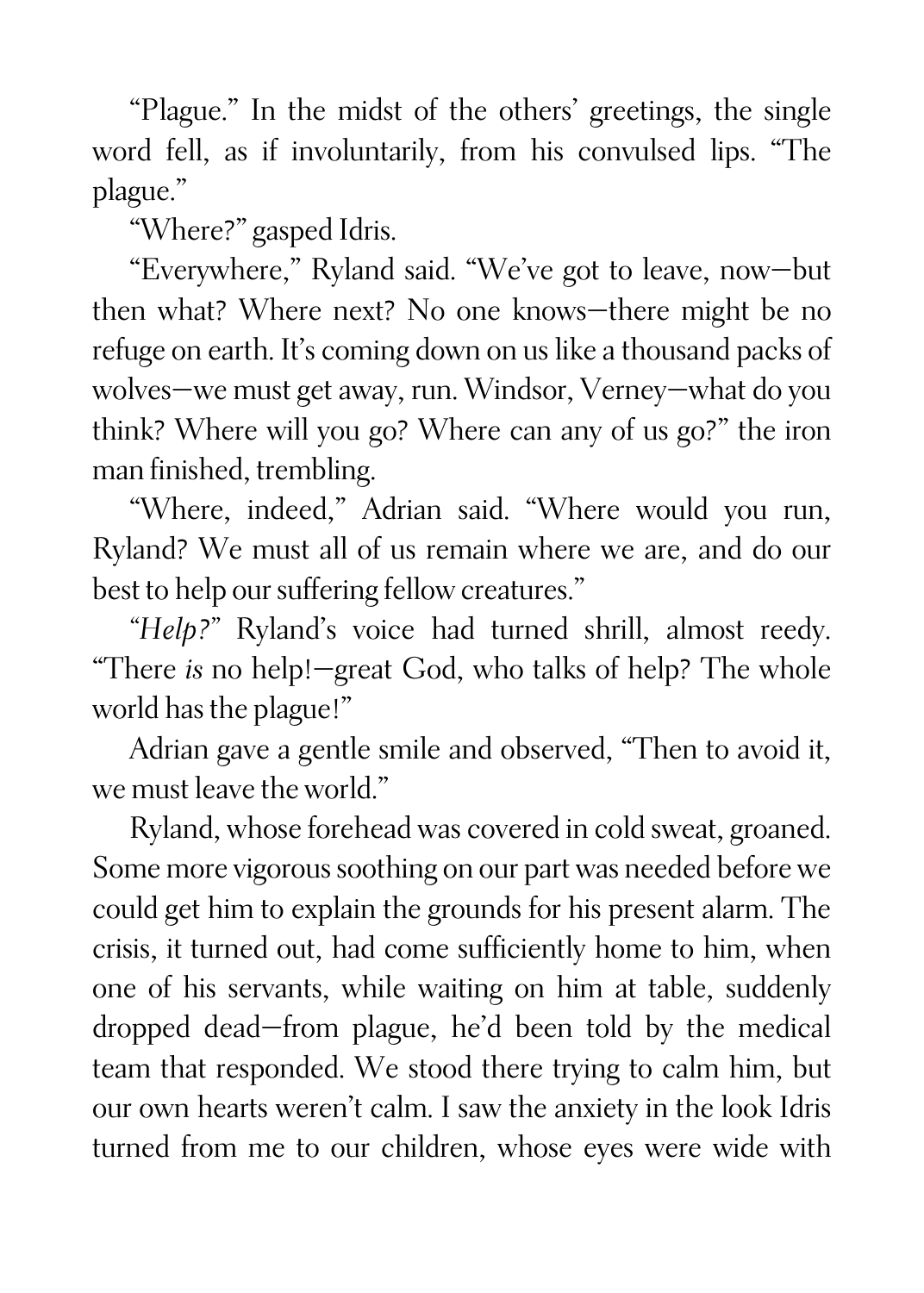worry. Adrian was soon absorbed in meditation. For myself, I echoed Ryland's panic as his words rang in my ears: *The whole world,* yes. In what uncontaminated seclusion could I hide and save my beloved treasures, until this pandemic's death spree had passed? We sank into silence.

All this the crowd saw, though our group had moved aside and soon went off together, up the terrace steps towards the Castle. Our collective change of demeanor had been striking; also, a rumor that Ryland had fled London from fear of plague preceded his appearance that day, looking like a man on the run. Any spirit of gaiety eclipsed, the fair wound down forlornly. Its attendees broke up into whispering groups. The music stopped. To the young Etonians, looking around, their own light-heartedness—dressing up, decorating tents, creating so much amusement—suddenly felt like a terrible mistake, a sin against, and some kind of provocation to, a calamitous destiny about to paralyze all hope and life; their merriment both unholy and unlucky. Meanwhile, those fairgoers who were foreigners still living in our parts, plague refugees themselves, had caught on that their last asylum was now invaded. Some whom fear made garrulous found an eager local audience for firsthand accounts of the disease's insidious and irremediable nature, and the many miseries they'd witnessed back home.

Overhead in the Castle, Idris stood at a window and looked out at the park with maternal eyes; though Clara and our own children were safe in their playroom, it was clear how many of the other children were being drawn or swept into the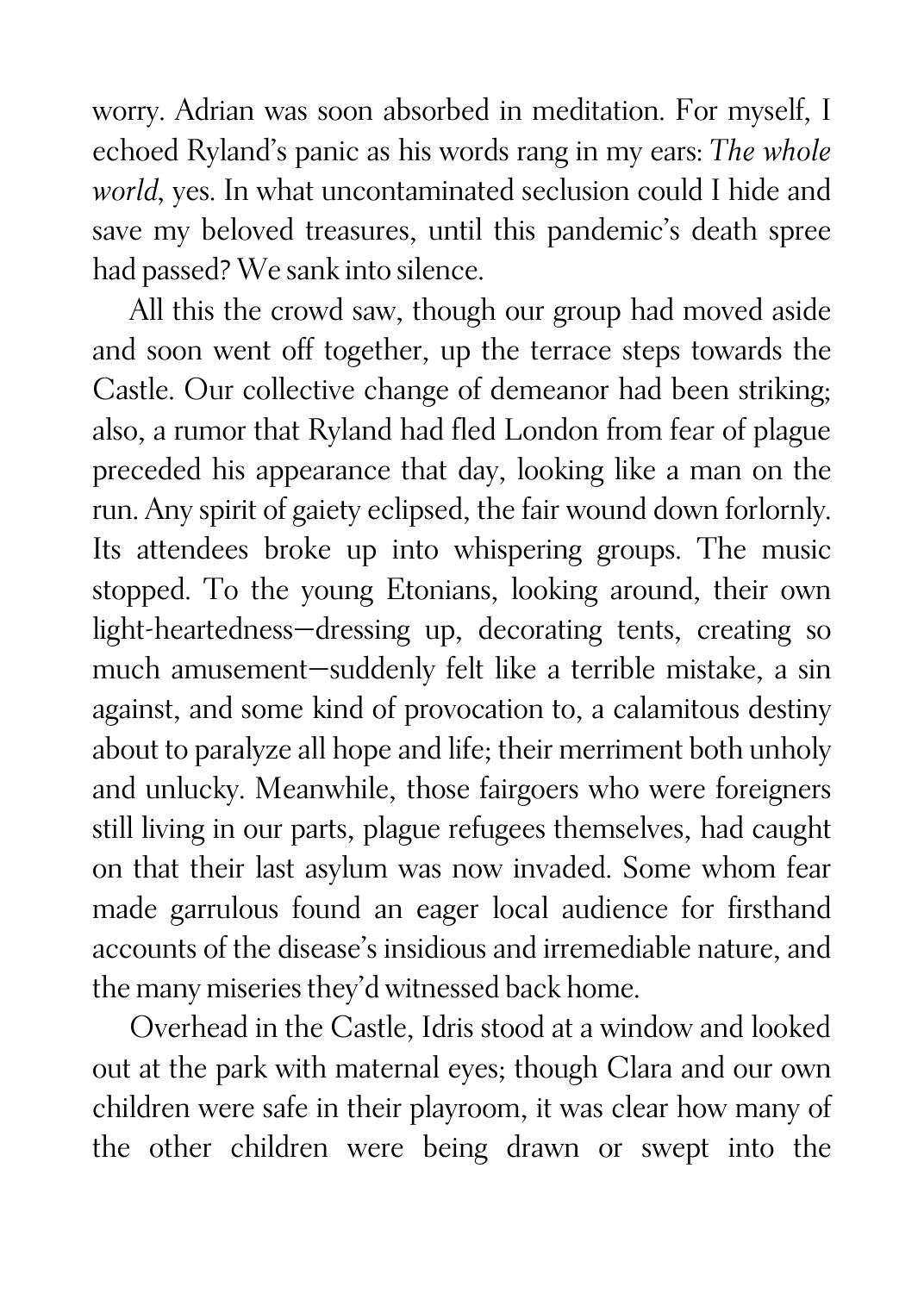audiences for these raconteurs of horror. One little girl we watched creeping nearer and nearer until a wild gesture of the speaker's arm accidentally struck her. We both winced, but kept quiet in the silence of the long room. Our reflections were painful. Ryland stood by himself at another window while Adrian, revolving some new and overpowering idea, I could tell, paced the carpet behind us. At length he stopped, turned, and spoke to Ryland:

"I've long expected this. How could we reasonably hope to remain exempt from a universal affliction? This evil is come home to us, even here on our island, and we must not shrink from our fate. What are your plans, my Lord Protector, for the benefit of our country?"

"For heaven's sake, Windsor!" Ryland cried. "Don't mock me with that title. Death and disease level all. I can't pretend to protect anyone, or to govern a hospital—which is what England will quickly become."

"Do you then intend, now, in time of peril, to walk away from your duties?"

"Duties!" The other laughed. "Speak rationally, my Lord! When I am a plague-spotted corpse, where will my duties be? Every man for himself! The devil take the Protectorship, I say, if it exposes me and mine to danger!"

"Faint-hearted man!" returned Adrian indignantly. "Your fellow citizens, your people put their trust in you, and you betray them!"

"You say I betray them," Ryland answered. "I say the plague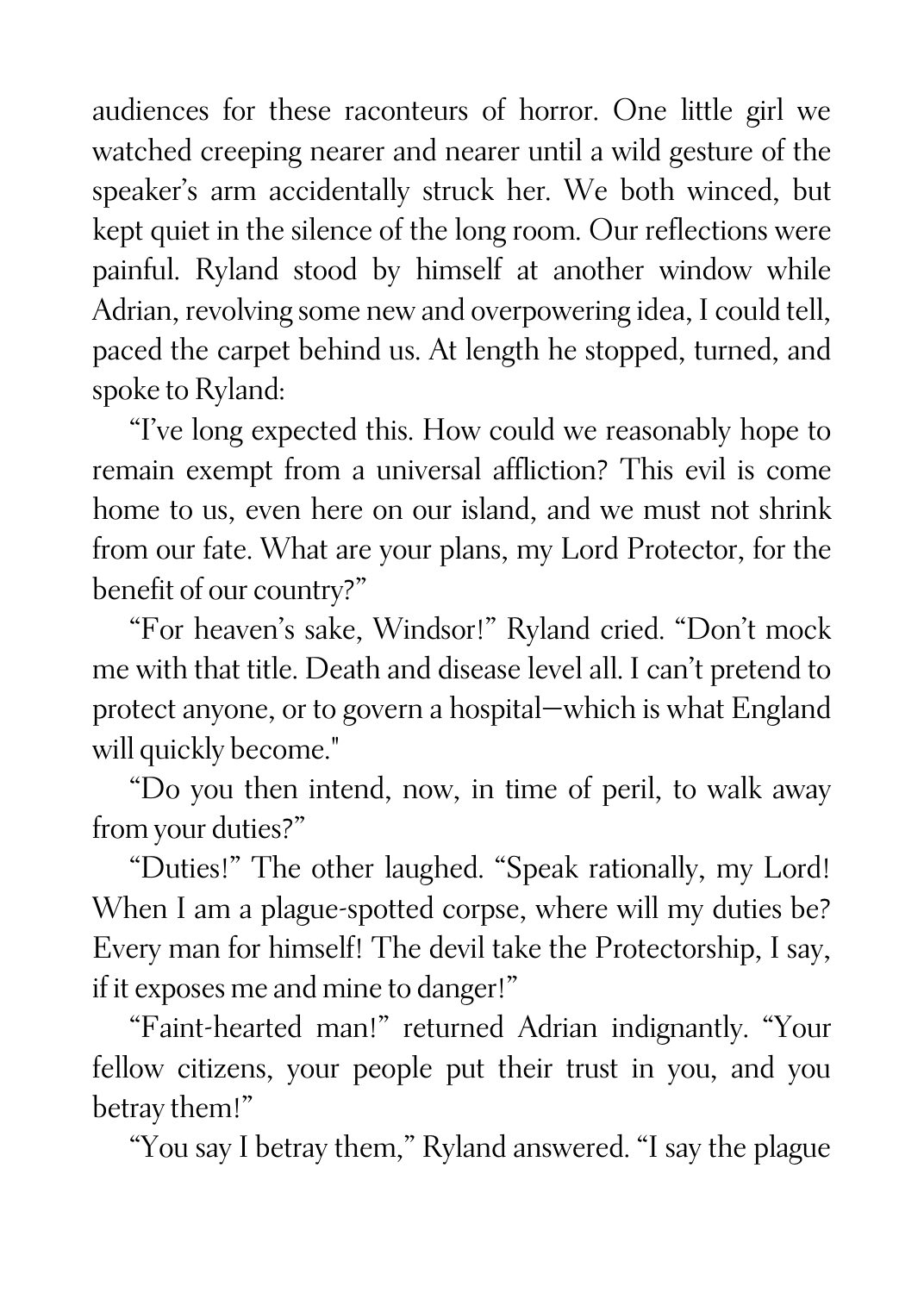betrays me. Faint-hearted! It's easy for you, shut up in your castle, out of danger, to scoff at honest fear. Let someone else take the Protectorship—before God I renounce it!" And for the second time, I saw the insignia of my nation's highest office removed by its wearer and tossed onto a tablecloth. On this occasion, Adrian was ready.

"And before God," he replied fervently, "do I receive it myself. No one else will campaign for this honor now, none envy my danger or labors. Put your powers in my hands, Ryland. I've fought with death for a long time, and much" (he stretched out his thin hand) "much have I suffered in the struggle. This I know: it's not by fleeing, but by facing the enemy, that we can conquer. And if I'm to go down in the fight—so be it."

Ryland would have left immediately, but Adrian was already exhorting him to consider the panic his departure would cause.

"Return to London. Encourage the people by your presence. I'll go with you and incur all the danger. You've always been thought a wise and magnanimous person—would you destroy your own legacy?"

The pair was still talking as twilight deepened, and the last activity dwindled from the park below. A banquet in the downstairs hall for the fairgoers was next on the agenda, and thither Idris and I repaired, after putting on our gala dress, to receive and entertain the small and melancholy numbers who appeared. All the festive touches to the great room only gave it a more solemn and funereal appearance. Idris, framed by looping flower garlands, sat at the top of the half-empty hall, pale,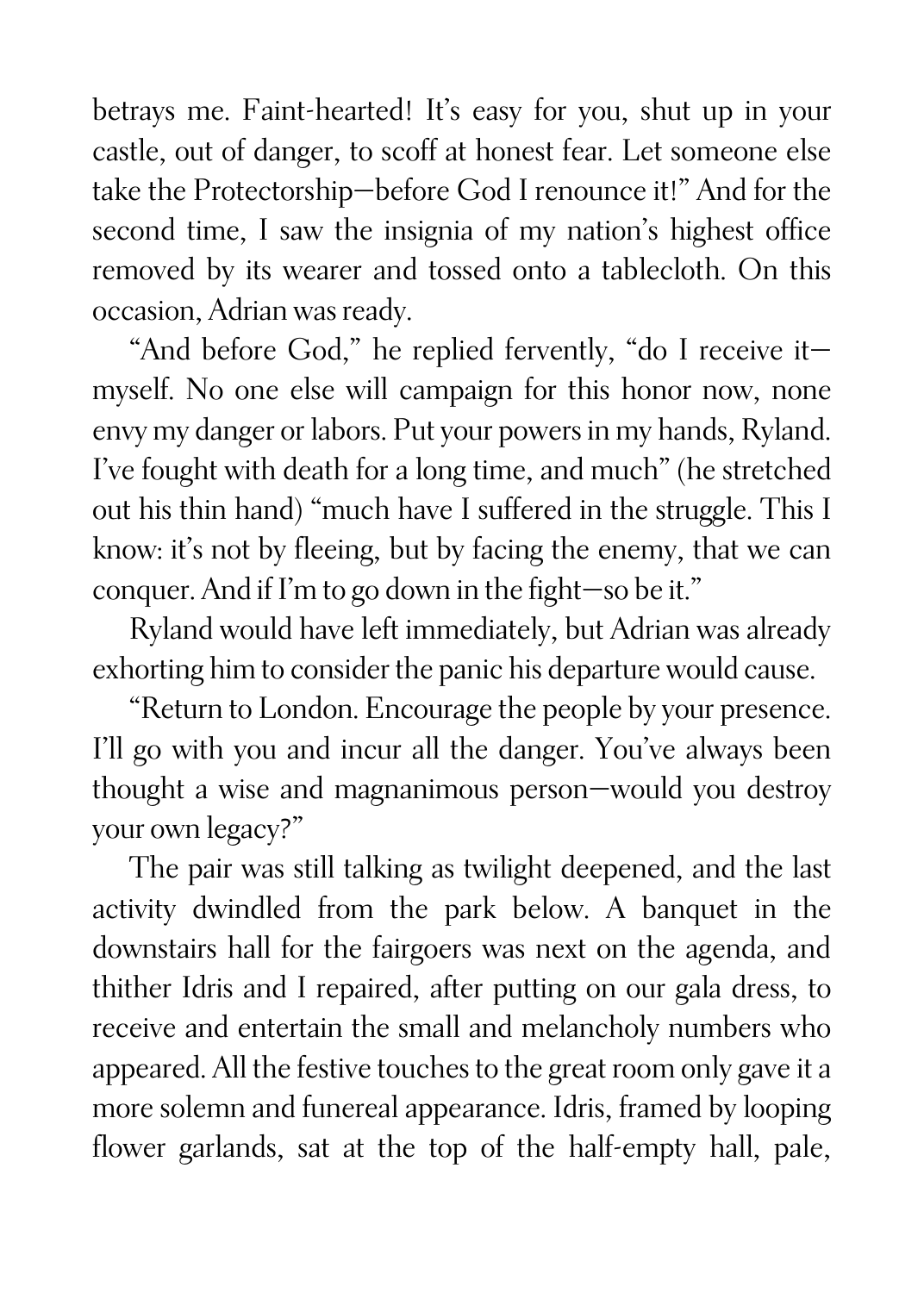tearful, almost forgetful of her duties as hostess. All her attention was fixed on Alfred and Clara, whose nervous demeanor showed the effects of what they'd overheard in the park; and on Elvis, the only mirthful creature present, whose bursts of laughter at his own infant fingers and thoughts echoed alone off the vaulted roof.

At last, his poor mother, who'd been struggling to suppress any sign of her anguish, burst into tears, folded the baby in her arms, and hurried out, with the older two at her heels. In their wake a confused murmur rose from the assembled guests. The hall grew louder as more and more began to voice their fears. Several younger people gathered round my hosting seat, to ask my advice; they were anxious about their friends and family in London. I replied as encouragingly as I could. The death toll reported there was still very small; the metropolitan districts' orderliness, good sanitation, and world-class facilities were all in our favor—on the whole, indeed, the outlook for England's cities might be a very positive one. And as for themselves, living close to Windsor like us, the plague could well have lost its venomous power by the time it crawled so far outside the city limits—where our naturally salubrious air would tend to counteract any remaining harm. The pandemic spread's was powered, I explained, by poor air quality. By now, I realized, my remarks had the whole room listening; so I rose to conclude:

"My friends, our risk is common. Our efforts and precautions shall be common too. If the courage to resist can save us, we will be saved. We will fight the enemy to the last. Plague won't find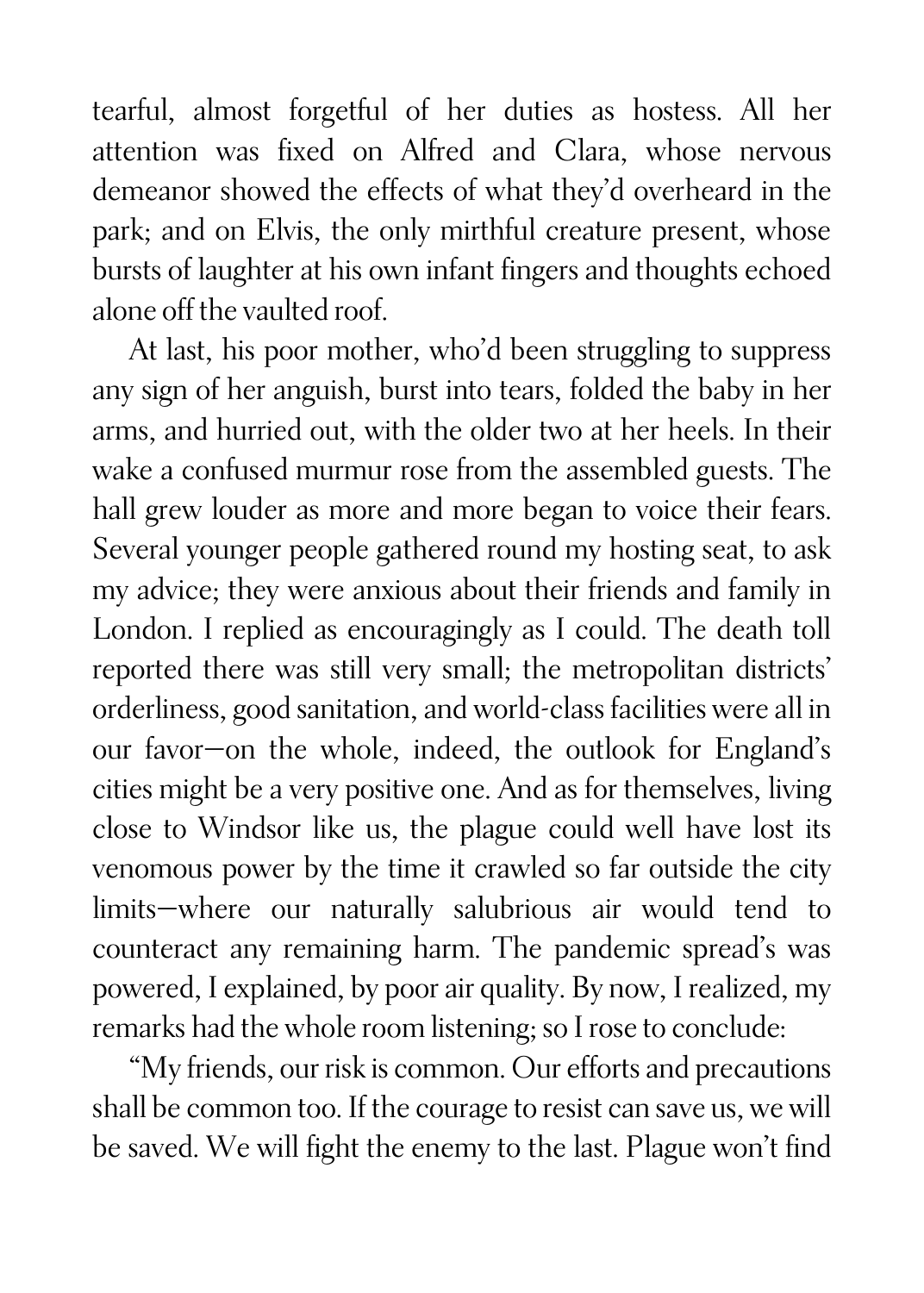a ready prey in us; we'll fight over every inch of ground; and, by methodical and inflexible laws, we will raise invincible barriers against our foe. Perhaps in no part of the world has this evil sickness met with so systematic and determined an opposition. Perhaps no country is naturally so well protected against our invader—certainly, nowhere have nature's gifts been better seconded by human ability. We will not despair. We are neither cowards nor fatalists; but, believing that God has placed the means for our preservation in our own hands, we will use those means to our utmost. And, remember, these are our best medicines: cleanliness, sobriety, kindness, generosity and, yes, a good sense of humor."

In a short while my listeners departed with thoughtful steps, to await the events in store for them. Upstairs, I found Idris in fresh tears. Her brother was with her. In regard to the Protectorship, he'd won a partial victory: to help reassure its frightened populace, Ryland had agreed to return to London for a period of weeks, time enough for everyone to get used to his leaving. Adrian planned to be with him every step of the way. Terrified at the risk he planned to run, Idris saw the situation in a tragic light; he was trying to convince her to trust his judgment.

Strikingly, the sinking sadness with which he'd heard the plague news earlier that day had vanished. His body radiated purposeful energy—I saw strength, solemn dedication, selfbelief. His physical weakness, every trace of the old illness, had passed from him, like the fleshly human disguise of a god. Such was Adrian. Apparently given up to contemplation, listless and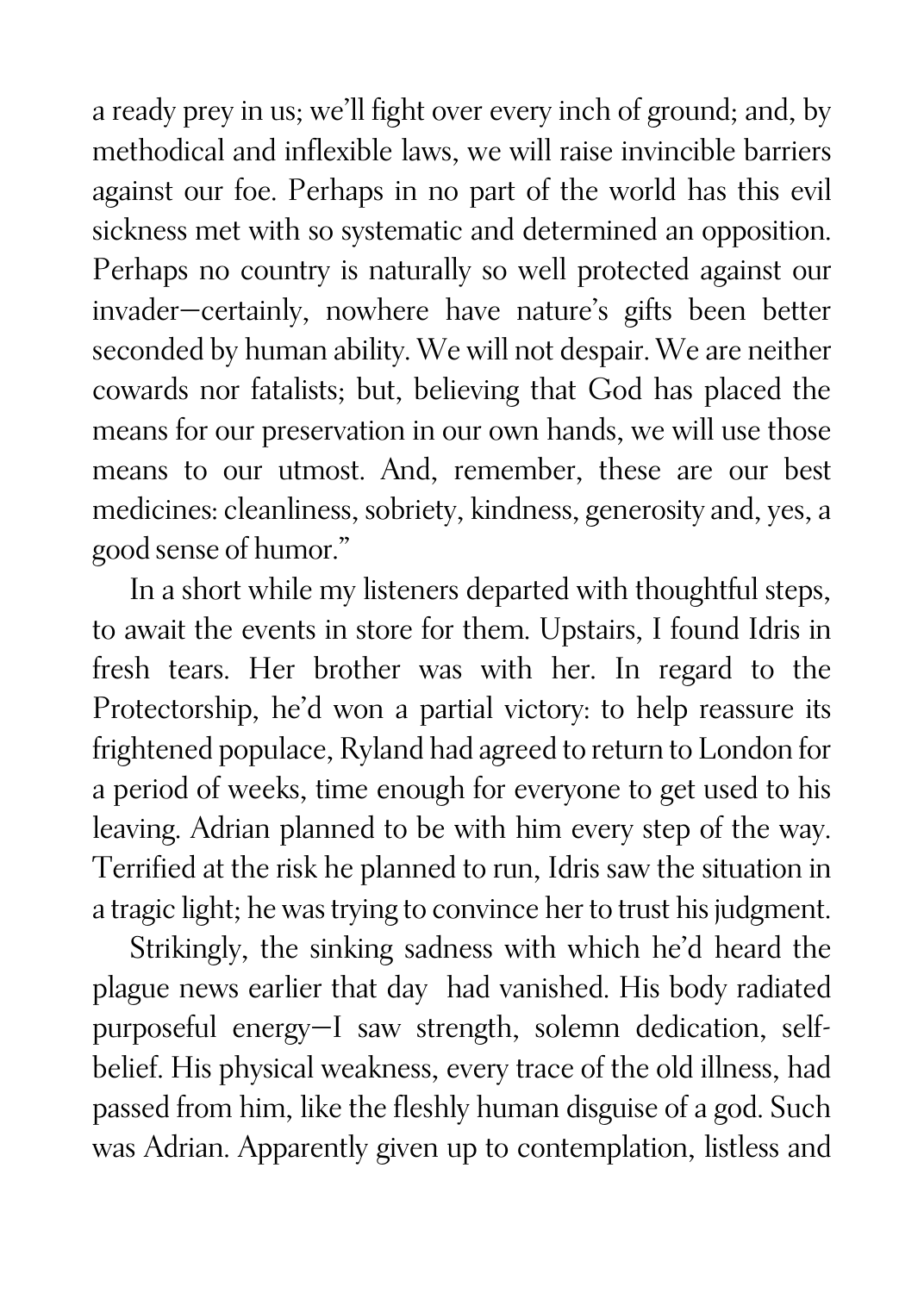averse to excitement, a lowly student, a man of visions—but offer him a worthy theme, and watch him spring to the highest pitch of virtuous accomplishment. At such times his eloquence was hard to resist.

"Finally," he told us, "I've encountered a job tailor-made for me, one requiring no gift for intrigue and no affinity for the labyrinths of human passion. Instead, I can bring what is needed: to the sick, patience, sympathy, high standards of care; to the miserable orphan, to the mourner, hope and a hand back up again. And to the great work of keeping the plague within limits, minimizing the misery it's bound to cause, I can bring the necessary restraint, courage, and watchfulness.

"Relieve your minds from fear on my account. I don't plan to overtax my strength or seek out needless danger. I simply feel that I know what ought to be done, and that I need to be there to see it done right—which if anything will increase the care I'll take of myself.

"Disappointment and sickness have dominated my life; I've existed, nearly isolated, under a tyranny of prohibitions. Congratulate me, then, that I've found fitting scope for my powers. Many times I've thought to go to France or Italy and offer my help among the plague-stricken towns; but I didn't want to upset you—and, also, I knew this catastrophe was bound to reach us eventually. Now, to England and its people, those mighty spirits, I dedicate myself. If I can save a single one from death; if I can prevent disease in one solitary, smiling cottage, I shall not have lived in vain."